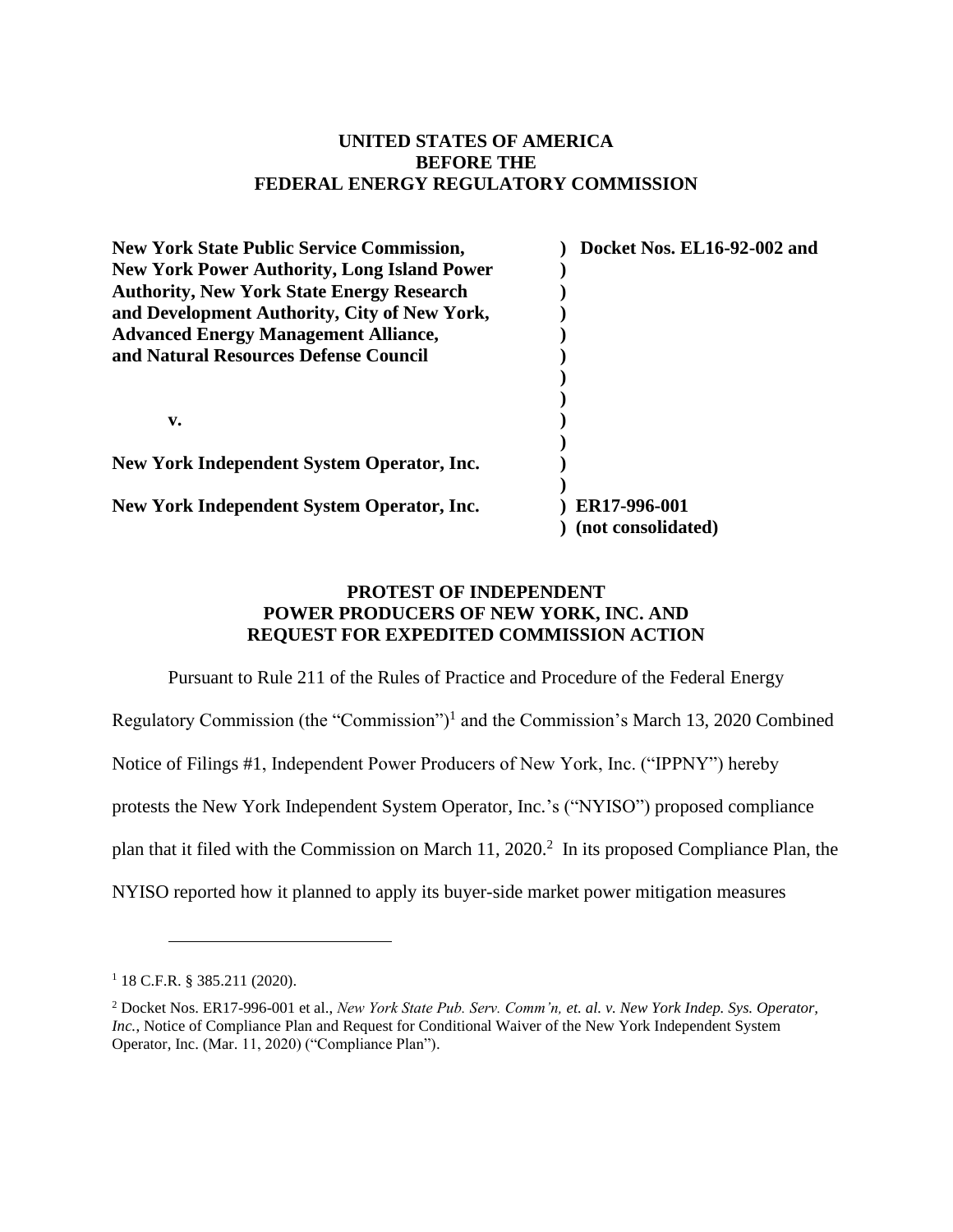("BSM Measures") to Special Case Resources ("SCRs") beginning with the May 2020 capability month in purported compliance with the Commission's February 20, 2020 order pending completion of the paper hearing process that the Commission established therein and the Commisson's acceptance of revised Market Administration and Control Area Services Tariff ("Services Tariff") provisions. 3 Specifically, the NYISO stated that it would include language in Services Tariff, Attachment H, Section 23.4.5.7.5 that, if implemented, would exclude from the calculation of a new SCR's Offer Floor those payments or the value of other benefits that are provided under *all* State programs (the "Exclusion Language")<sup>4</sup>—the very same language the Commission addressed and expressly rejected in its March 2015 Order, a determination the Commission then reaffirmed in its February 2020 Order.<sup>5</sup>

As demonstrated below, the Commission should expeditiously issue an order directing the NYISO to immediately remove the Exclusion Language from its Services Tariff because it is invalid and violates clear prior Commission action and directives, including the clear holding and underlying intent of the February 2020 Order.

## **I. THE COMMISSION HAS FULLY ADDRESSED AND EXPRESSLY REJECTED THE EXCLUSION LANGUAGE, AND THUS, THE NYISO MUST REMOVE IT FROM ITS SERVICES TARIFF.**

Erroneously characterizing the Exclusion Language as part of the "currently effective"

Section 23.4.5.7.5 of Attachment H to its Services Tariff, the NYISO asserted in its proposed

Compliance Plan that it will apply the Exclusion Language when calculating Offer Floors for

<sup>3</sup> *New York State Pub. Serv. Comm'n, et. al. v. New York Indep. Sys. Operator, Inc*., 170 FERC ¶ 61,120 (2020) ("February 2020 Order").

<sup>4</sup> Compliance Plan at 4.

<sup>5</sup> *New York Indep. Sys. Operator, Inc.*, 150 FERC ¶ 61,208, at P 30 (2015) ("March 2015 Order"); February 2020 Order at PP 17, 22.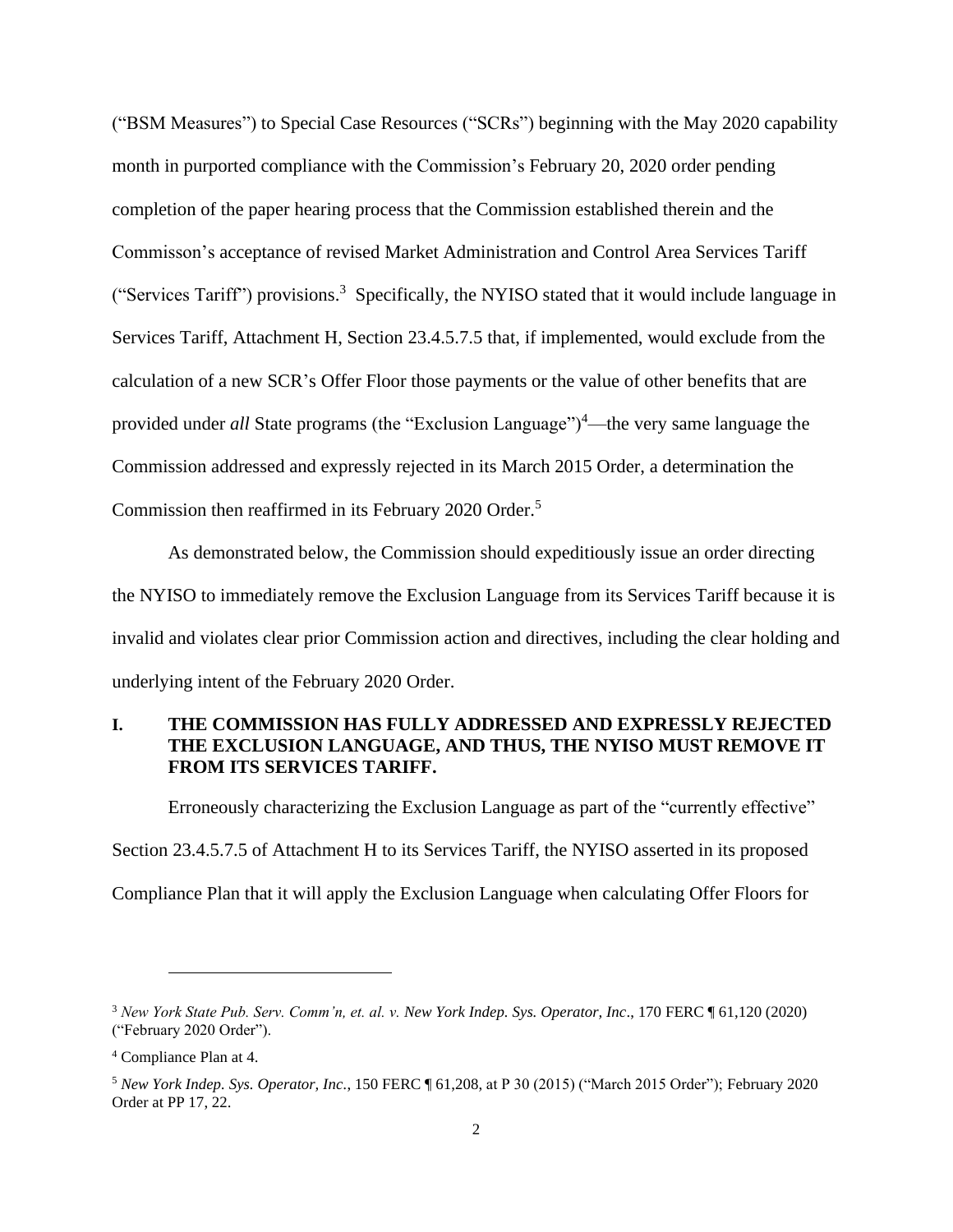new SCRs until the Commission accepts revised tariff language following the paper hearing process. 6 The relevant part of this section as identified by the NYISO in its proposed Compliance Plan is quoted below with the Exclusion Language italicized.

> The Offer Floor for a Special Case Resource shall be equal to the minimum monthly payment for providing Installed Capacity payable by its Responsible Interface Party, plus the monthly value of any payments or other benefits the Special Case Resource receives from a third party for providing Installed Capacity, or that is received by the Responsible Interface Party for the provision of Installed Capacity by the Special Case Resources. *The Offer Floor calculation shall include any payment or the value of other benefits that are awarded for offering or supplying Mitigated Capacity Zone Capacity except for payments or the value of other benefits provided under programs administered or approved by New York State or a government instrumentality of New York State*. 7

As established *infra*, the Exclusion Language was fully addressed and expressly rejected by the

Commission in the March 2015 Order, a determination the Commission reaffirmed in its

February 2020 Order. If the NYISO is permitted to implement its proposed approach, payments

or other benefits under *all* State programs will be excluded from the calculation of the Offer

Floor for all new SCRs beginning with the May 2020 capability month. This, in turn, will

produce a lower Offer Floor than required by Commission orders which could well allow SCRs

<sup>&</sup>lt;sup>6</sup> Compliance Plan at 4. The NYISO does not explain why it believes the Exclusion Language is effective other than its statement that "the currently effective tariff language precedes the tariff language proposed in the April 2015 Compliance Filing that was subsequently rejected in February 2017." *Id*. In an attempt to resolve this issue, IPPNY offered an explanation to the NYISO demonstrating that its proposal to apply the Exclusion Language is erroneous. As of the time of this filing,the NYISO has not corrected its proposed Compliance Plan with the Commission. Absent Commission action, it is IPPNY's understanding that the NYISO will apply the Exclusion Language to Offer Floor calculations for new SCRs beginning with the May 2020 capability month.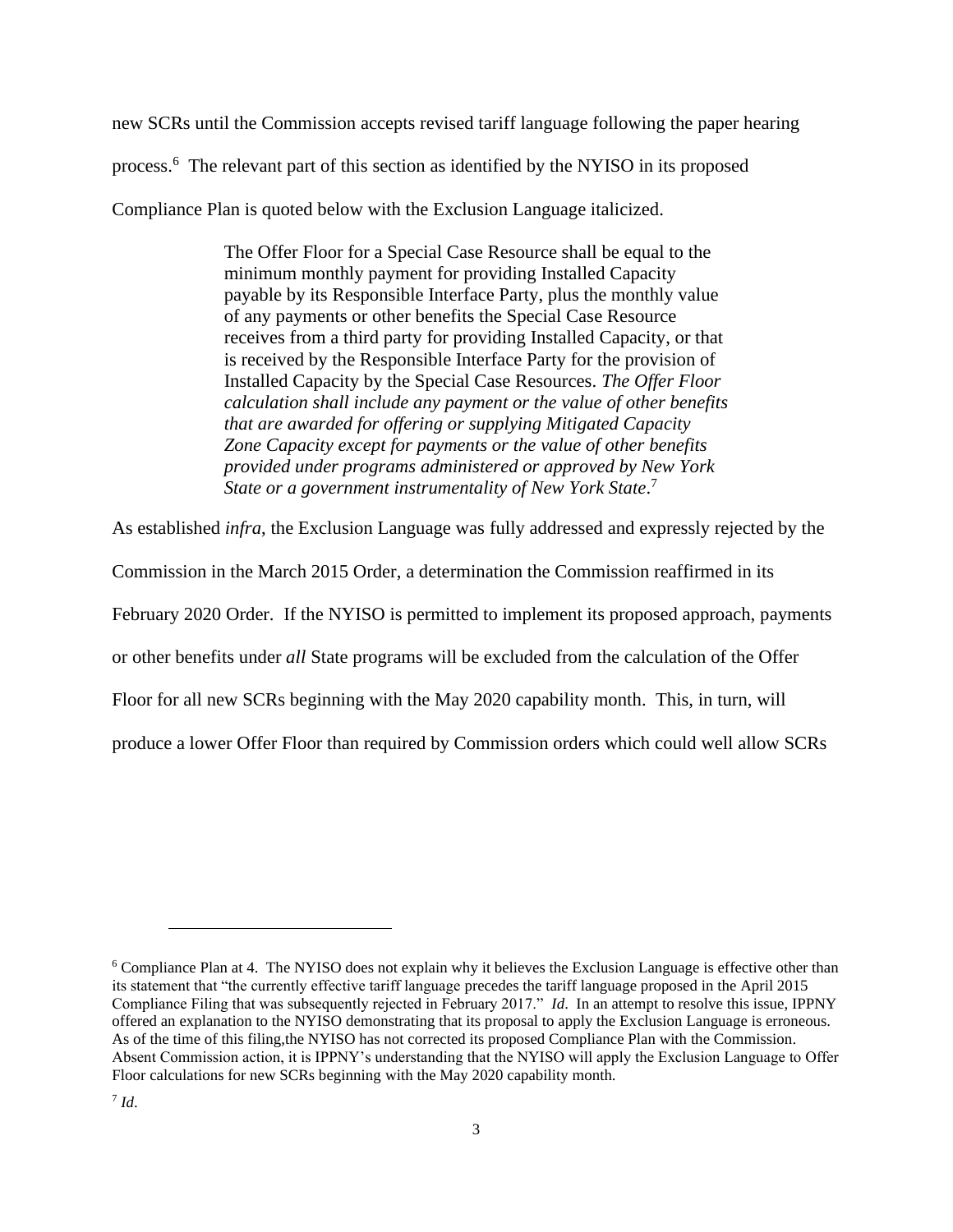to erroneously clear their installed capacity ("ICAP") offers and artificially suppress ICAP prices across the entire New York Control Area ("NYCA").<sup>8</sup>

As the evolution of the Commission's orders concerning the application of BSM Measures to SCRs culminating in the February 2020 Order clearly demonstrates, the only Commission-accepted tariff language that describes how Offer Floors must be calculated for SCRs requires the NYISO to include any payments or benefits an SCR receives from a third party either directly or through its designated ICAP supplier. The Commission cited this language in the February 2020 Order.<sup>9</sup>

The Commission initially directed the NYISO to apply the BSM Measures to SCRs in its September 30, 2008 order granting rehearing and reversing its March 7, 2008 order which had exempted SCRs from the BSM Measures.<sup>10</sup> On October 30, 2008, the NYISO filed proposed tariff language applying the BSM Measures to SCRs in compliance with the Commission's September 2008 Order.<sup>11</sup> Proposed Section 4.5(g)(v) of Attachment H to the Services Tariff provided, in relevant part:

> An In-City Installed Capacity Supplier that is a Special Case Resource shall be subject to an Offer Floor for (A) its initial offer to supply Installed Capacity, and (B) its initial offer to supply

<sup>&</sup>lt;sup>8</sup> The inpact will be the most pronounced if the SCR in question is located in Zone J because the artificial price effects of its erroneous mitigation determination will adversely affect suppliers throughout the LHV Zone (composed of Zones G-J) and the NYCA market. If the resource is located in the LHV Zone but outside Zone J, suppliers in all zones but New York City will be adversely affected.

<sup>9</sup> *See* February 2020 Order at P 17 (quoting remaining effective tariff language identified as Services Tariff, Section 23.4.5.7.5 (3.0.0.) following its determination that rehearing must be granted and earlier order's blanket exemption must be rejected to prevent SCRs from artificially suppressing ICAP market prices below competitive levels.").

<sup>&</sup>lt;sup>10</sup> *New York Indep. Sys. Operator, Inc.*, 122 FERC ¶ 61,211, at P 120 (2008) (ruling "mitigation of uneconomic investment should not apply to SCRs"); *order on rehearing*, 124 FERC ¶ 61,301, at P 41 (2008) ("September 2008 Order") (directing the NYISO to file tariff sheets reflecting its ruling requiring "SCRs to comply with NYISO's in-City mitigation rules as approved herein" because "it is appropriate for NYISO's in-City market mitigation rules to apply to SCRs in the same manner as all other in-City market participants").

<sup>11</sup> Docket Nos. EL07-39-005, et al., *New York Indep. Sys. Operator, Inc.*, Tariff Filing and Request for Waiver of the New York Independent System Operator, Inc. (Oct. 30, 2008) ("October 2008 Compliance Filing").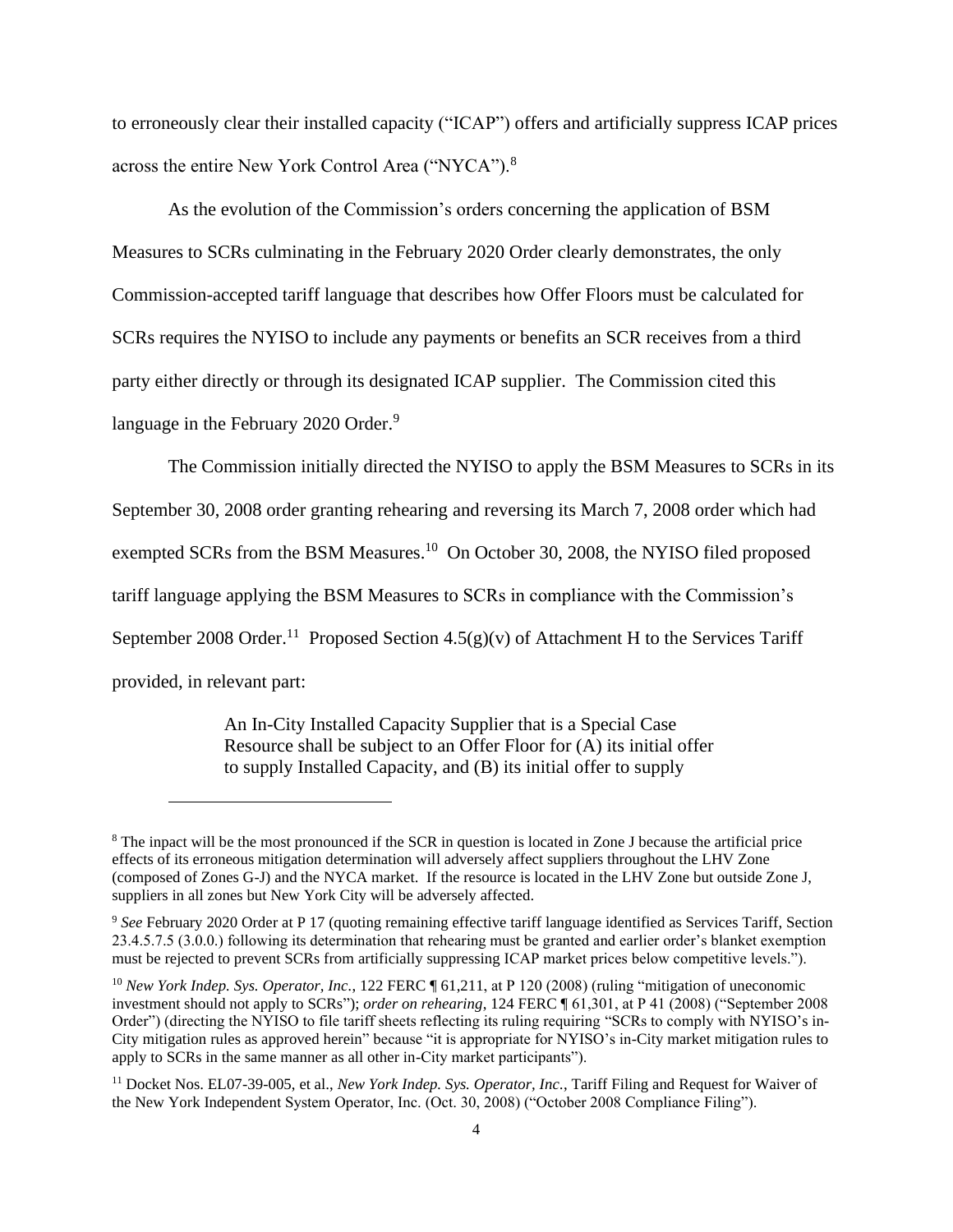Installed Capacity following a period of one year or more in which it did not offer to supply Installed Capacity. Responsible Interface Parties shall identify to the ISO any Special Case Resource that is subject to an Offer Floor, in accordance with ISO Procedures. The Special Case Resource shall continue to be subject to an Offer Floor for the following 11 months, for a total for 12 months. *The Offer Floor for a Special Case Resource shall be equal to the minimum monthly payment for providing Installed Capacity payable by its Responsible Interface Party, plus the monthly value of any payments or other benefits the Special Case Resource receives from a third party for providing Installed Capacity, or that is received by the Responsible Interface Party for the provision of Installed Capacity by the Special Case Resource*. 12

In compliance with the September 2008 Order, the NYISO did not propose to exclude from the

SCR Offer Floor calculation the value of any payments or other benefits received by the SCR from any programs, including any State programs.

The Commission accepted this proposed tariff revision in its May 2010 Order.<sup>13</sup> The NYISO has not sought to modify this language in any subsequent filing and it remains effective today. As noted above*,* it is the language the Commission cited in its February 2020 Order as the currently effective tariff provision.

In addition to accepting this tariff language in the May 2010 Order, the Commission began to consider whether there should be limited exceptions to permit some forms of payments to fall outside of the Offer Floor calculation. To that end, the Commission stated that it would be appropriate to eliminate payments an SCR receives from State programs that further specific legitimate policy goals.<sup>14</sup> At that time, the Commission determined that payments under two

<sup>&</sup>lt;sup>12</sup> *Id.* at Attachment 1, First Revised Sheet No. 476.04–Original Sheet No. 476.04A (emphasis added).

<sup>13</sup> *New York Indep. Sys. Operator, Inc.*, 131 FERC ¶ 61,170, at P 137 (2010) ("May 2010 Order"). When the NYISO renumbered its Services Tariff provisions to accommodate future submissions under the FERC e-Filing system, this section became known as Services Tariff, Section 23.4.5.7.5, the section at issue in the NYISO's proposed Compliance Plan.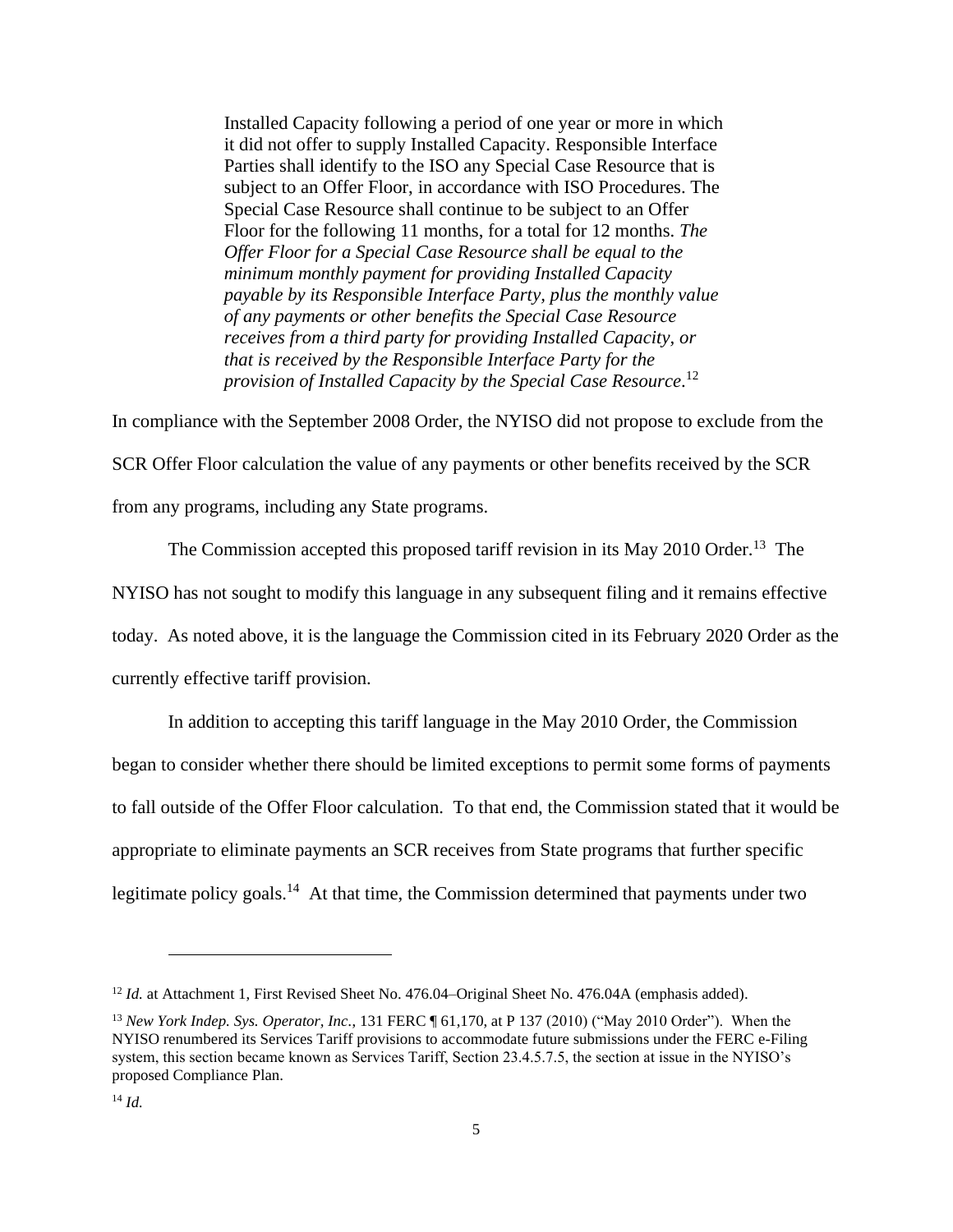rebate programs should not be included in the calculation of the SCR Offer Floor.<sup>15</sup> The Commission directed the NYISO to "publish on its website a complete list of programs whose subsidies and other benefits are to be included in the offer floor, as well as all programs whose subsidies or benefits are to be excluded from the calculation of the offer floor."<sup>16</sup> The Commission also required the NYISO to submit tariff language proposing the criteria it would use to evaluate subsidies for purposes of calculating Offer Floors for new SCRs.<sup>17</sup> Some of IPPNY's members sought rehearing of the Commission's determination in the May 2010 Order to permit limited exceptions to the payments to be included in the Offer Floor calculation for new SCRs.<sup>18</sup>

After seeking clarification from the Commission that the May 2010 Order did not require the NYISO to determine the legitimacy of State programs,<sup>19</sup> the NYISO proposed in a separate filing to add the Exclusion Language to Services Tariff Section 23.4.5.7.5, purportedly in compliance with the May 2010 Order.<sup>20</sup> Offering its "assum[ption] that the Commission would agree that state programs should be presumed to be aimed at serving valid public policy goals" as the basis for this proposed Exclusion Language, the NYISO highlighted the fact that it had, therefore, proposed "to exclude *all* payments and the other benefits to SCRs under state

<sup>15</sup> *Id.*

<sup>16</sup> *Id*. at P 138.

<sup>17</sup> *Id.* at P 137.

<sup>18</sup> Docket Nos. EL07-39-006, et. al., *supra*, Request for Rehearing of Independent Power Producers of New York, Inc. (June 21, 2010).

<sup>19</sup> Docket Nos. EL07-39-004, et al., *supra*, Request for Clarification of the New York Independent System Operator, Inc. (June 21, 2010) at 4 ("June 2010 Clarification Request").

<sup>20</sup> Docket No. ER10-2371-000, *New York Indep. Sys. Operator, Inc*., Resubmittal of August 12, 2010 Filing (Aug. 24, 2010) at 13 ("August 2010 Filing"). Building on the position taken in its clarification request, the NYISO asserted that it "does not believe that the Commission could have intended for it to pass judgment on the 'legitimacy' of individual state programs." *Id.* at 12.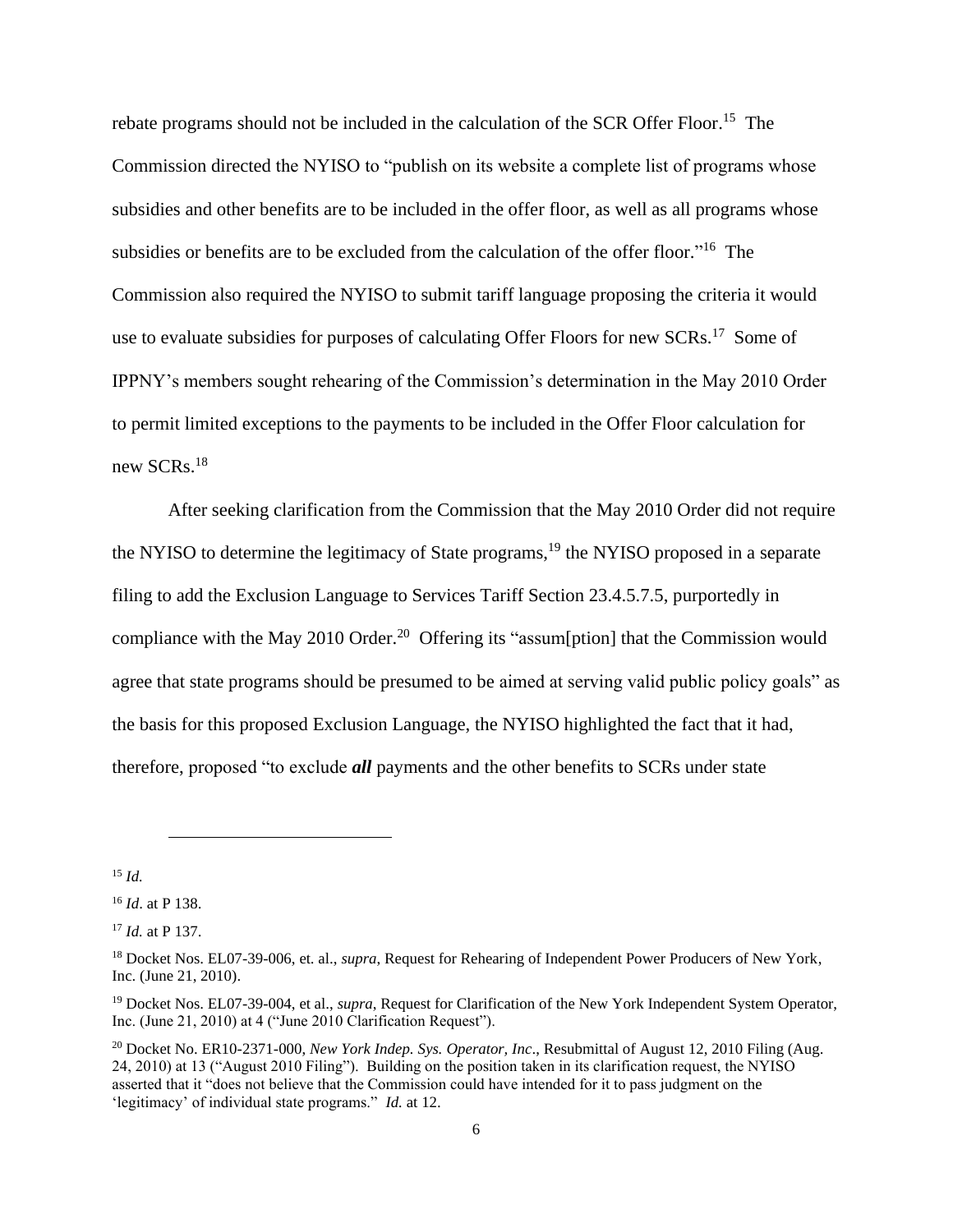programs from the Offer Floor calculation."<sup>21</sup> IPPNY and individual members also protested the NYISO's August 2010 Filing on the grounds, *inter alia,* that the NYISO had failed to comply with the May 2010 Order, had conducted no analysis whatsoever and had simply defaulted to a blanket exemption of all State programs which would cause significant uneconomic entry and concomitant artificial price suppression. $^{22}$ 

In its March 2015 Order, the Commission summarily rejected the proposed Exclusion Language, emphasizing, "neither did we intend to grant a blanket exemption for all state programs that subsidize demand response."<sup>23</sup> Eliminating any potential for doubt whatsoever that it had indeed rejected the very tariff modifications on which the NYISO now seeks to rely in its proposed Compliance Plan, the Commission further stated, "[w]e note that, because NYISO did not propose to provide criteria as directed by the May 20, 2010 Order and, instead, proposed to add a blanket exclusion from the Offer Floor calculation of any payment or the value of other benefits provided under programs administered or approved by New York State or a governmental instrumentality of New York State, NYISO's filing would not have complied with the May 20, 2010 Order."<sup>24</sup>

Finding the State could request an exemption pursuant to section 206 of the Federal Power Act "if it believes that the inclusion in the SCR Offer Floor of rebates and other benefits under a state program interferes with a legitimate state objective," the Commission directed the

<sup>21</sup> *Id.* (Emphasis added).

<sup>22</sup> Docket Nos. ER10-2210, *New York Indep. Sys. Operator, inc.,* Motion to intervene of Astoria Generating Company, L.P. et al. and Joint Protest of the In-City Suppliers (Sept. 1, 2010) at 12 *et seq*.

<sup>&</sup>lt;sup>23</sup> *See* March 2015 Order at P 30 (citation omitted). Granting rehearing of its determination that the two rebate programs identified in its May 2010 Order should not be included in the calculation of SCR Offer Floors, the Commission further found "any determination regarding the treatment of rebates and benefits under these two programs going forward be made in accordance with the procedure we establish above." *Id*. at P 31.

<sup>24</sup> *Id*. at note 82.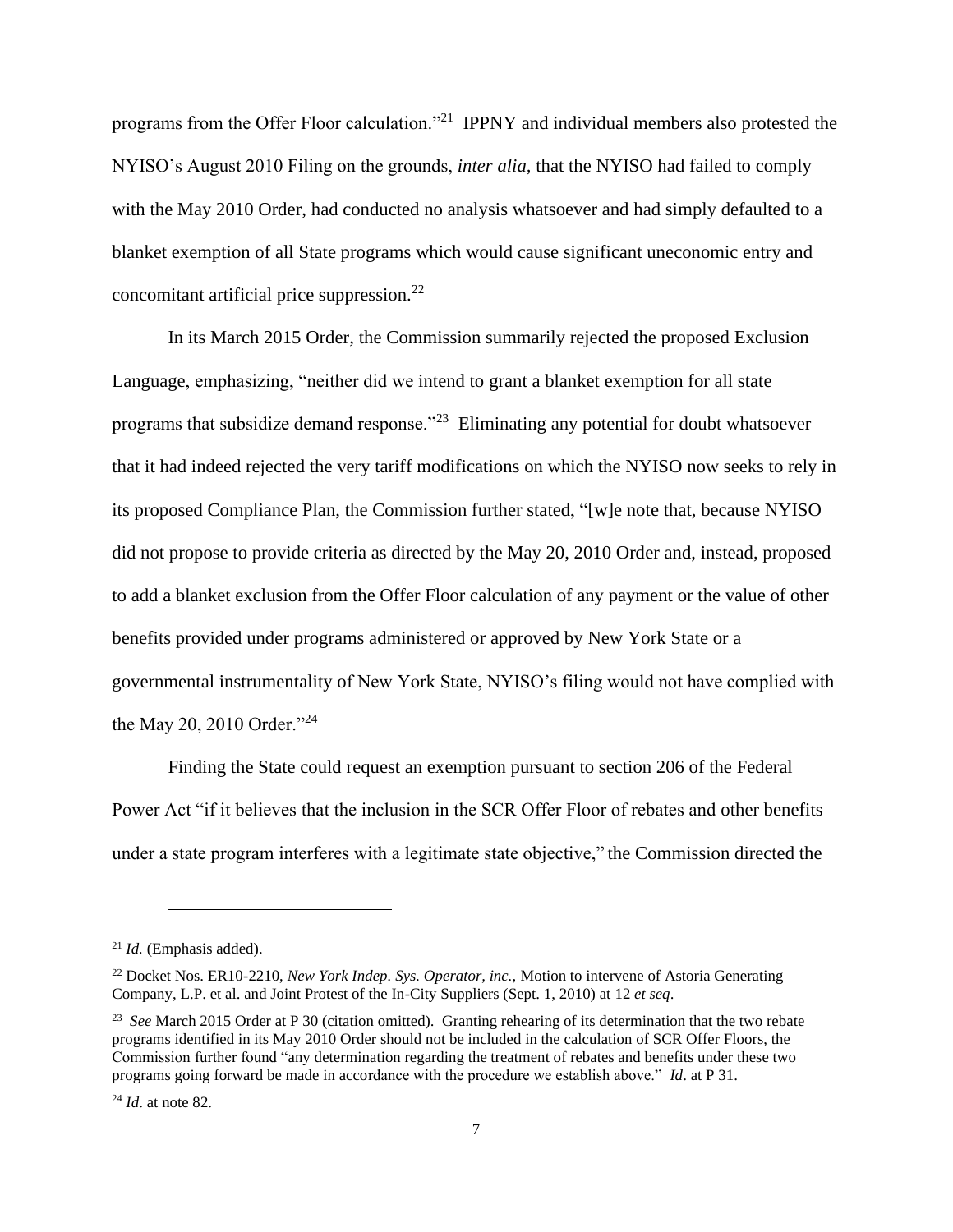NYISO to revise its tariff to provide that "all rebates and other benefits from state programs must be included in the SCR Offer Floor" unless the State requests, and the Commission grants, such an exemption.<sup>25</sup> On April 20, 2015, the NYISO filed proposed revisions to Services Tariff Section 23.4.5.7.5 specifying all rebates and other benefits from State programs will be included in the calculation of the Offer Floor for new SCRs in New York City unless ruled exempt by a Commission order on a request for an exemption filed by the State.<sup>26</sup>

While these tariff revisions remained pending before the Commission, the complaintants in the above-captioned docket filed their complaint against the NYISO on June 24, 2016 seeking a blanket exemption from the BSM Measures for all SCRs in Mitigated Capacity Zones, including SCRs currently subject to mitigation.<sup>27</sup> Pertinent to the NYISO's proposal to utilize the Exclusion Language as "currently effective" tariff language, the Commission began its February 2017 Order by establishing that the then Commission-accepted and currently effective Section 23.4.5.7.5 was limited to the language addressing any third party payments or other benefits.<sup>28</sup> Because the Commission determined at that time that new SCRs in Mitigated Capacity Zones should be exempt from the BSM Measures, $^{29}$  it correspondingly rejected as moot the NYISO's April 2015 Compliance Filing in a companion order issued the same day.<sup>30</sup> On

<sup>25</sup> *Id*. at P 30.

<sup>26</sup> Docket No. ER10-2371-002, *New York Indep. Sys. Operator, Inc.,*, Compliance Filing (Apr. 20, 2015) ("April 2015 Compliance Filing").

<sup>27</sup> Docket No. EL16-92-000, *New York State Pub. Serv. Comm'n v. New York Indep. Sys. Operator, Inc*., Complaint Requesting Fast Track Processing (June 24, 2016) ("SCR Complaint").

<sup>28</sup> *New York State Pub. Serv. Comm'n v. New York Indep. Sys. Operator, Inc*., 158 FERC ¶ 61,137 (2017) ("February 2017 Complaint Order") at P 2, n.7. The Commission then recounted the various challenges to the application of the BSM Measures to SCRs. *Id.* at P 3.

<sup>29</sup>*Id.* at PP 30, 34.

<sup>30</sup> *New York Indep. Sys. Operator, Inc.,* 158 FERC ¶ 61,127 (2017).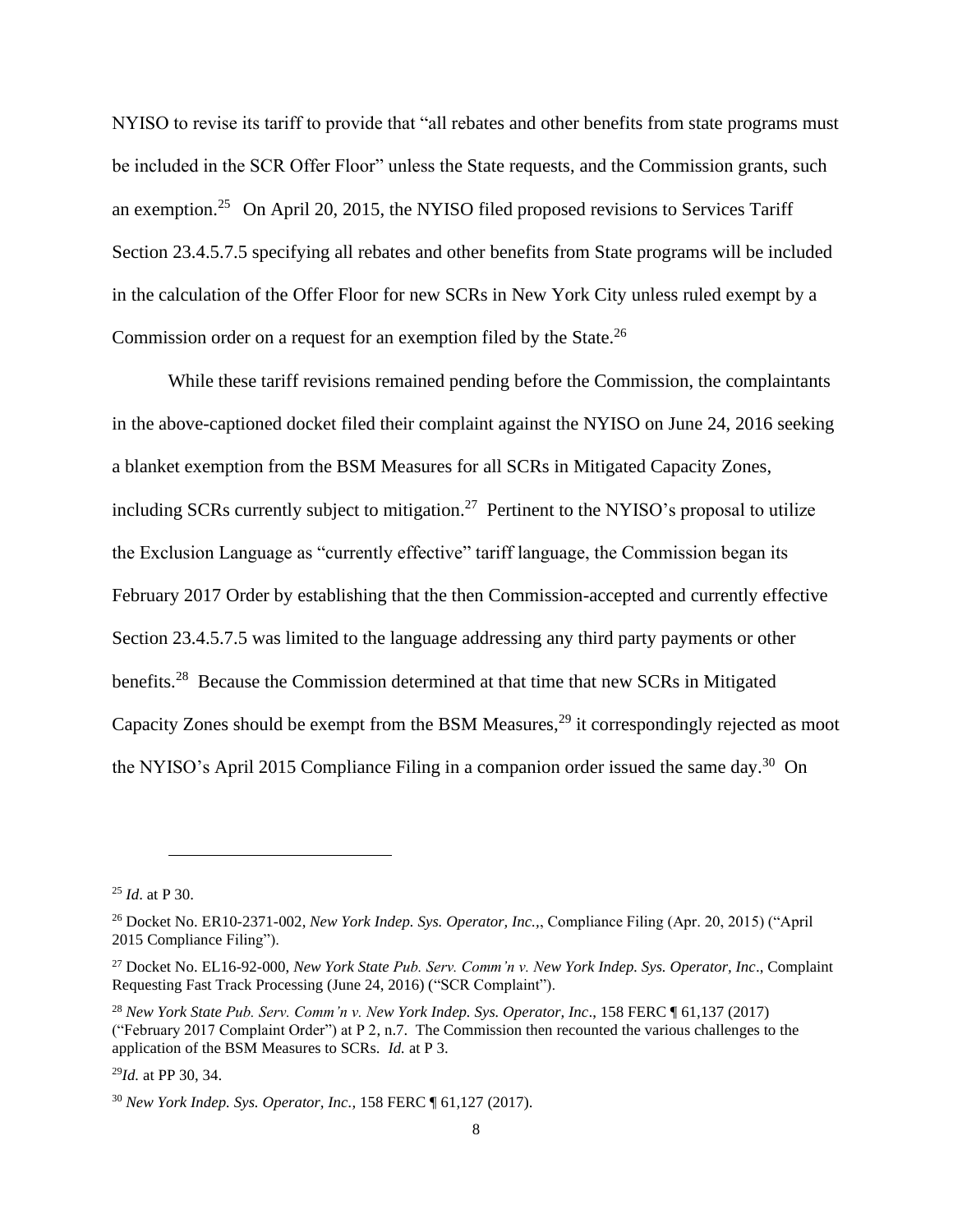February 17, 2017, the NYISO submitted proposed tariff revisions to exempt SCRs from the BSM Measures and requested an effective date of February 3, 2017.<sup>31</sup>

On March 6, 2017, IPPNY filed a request for rehearing of the February 2017 Complaint Order, requesting that the Commission reverse its decision granting a blanket exemption from the BSM Measures to SCRs.<sup>32</sup> Per the NYISO's proposed Compliance Plan, the NYISO has been exempting SCRs from the BSM Measures since February 3, 2017.<sup>33</sup>

In its February 2020 Order, like its February 2017 Order, the Commission began by establishing the only Commission-accepted version of Section 23.4.5.7.5 is limited to the language including third party payments and other benefits in the calculation of SCR Offer Floors.<sup>34</sup> Addressing IPPNY's rehearing request of the February 2017 Order, the Commission reaffirmed its determination in its 2010 and 2015 orders that SCRs should be subject to the BSM Measures, granted IPPNY's rehearing request and thus rejected as moot the NYISO's February 2017 Filing.<sup>35</sup> The Commission also again identified the need to consider whether payments derived from certain retail level demand response programs should be excluded from SCR Offer Floor calculations and initiated a paper hearing to determine whether the retail-level demand response programs listed in the complaint "are designed to address distribution-level reliability

<sup>31</sup> Docket No. ER17-996-000, *New York Public Service Commission, et al. v. New York Independent System Operator, Inc*., Compliance Filing (Feb. 17, 2017) ("February 2017 Filing").

<sup>32</sup> Docket No. EL16-92-001, *supra*, Request for Rehearing of Independent Power Producers of New York Inc. (Mar. 6, 2017).

<sup>33</sup> Compliance Plan at 3.

<sup>34</sup> *See* February 2020 Order at P 2, n.5.

<sup>35</sup> *Id*. at PP 16, 18, 22.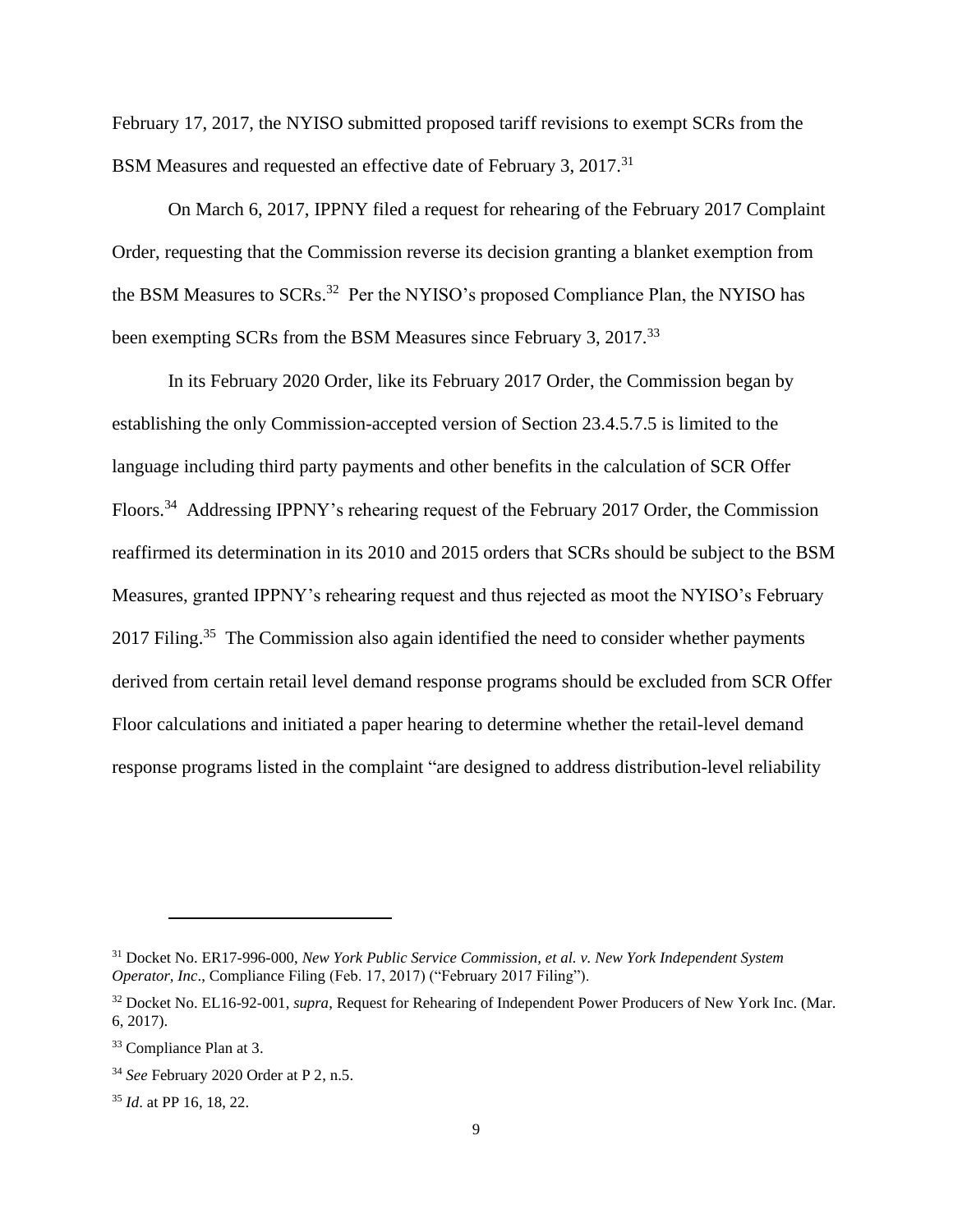needs and, therefore, whether payments from those programs should be excluded from the calculation of SCRs' offer floors." 36

As the Commission's February 2020 Order and March 2015 Order rejected the Exclusion Language providing a blanket exemption for State programs that provide payments to SCRs, the only Commission-accepted tariff language concerning the calculation of the Offer Floor for SCRs is the language the Commission accepted in its May 2010 Order as cited by the Commission itself in the February 2017 Order and the February 2020 Order and is composed, in its entirety, as follows:

> *The Offer Floor for a Special Case Resource shall be equal to the minimum monthly payment for providing Installed Capacity payable by its Responsible Interface Party, plus the monthly value of any payments or other benefits the Special Case Resource receives from a third party for providing Installed Capacity, or that is received by the Responsible Interface Party for the provision of Installed Capacity by the Special Case Resource*. 37

Indeed, because this language was previously accepted by the Commission, there was, by definition, no need for it and, correspondingly, the February 2020 Order did not include, any requirement for the NYISO to submit a compliance filing to effectuate this Order. Thus, the NYISO must be directed to immediately remove the last sentence of Section 23.4.5.7.5 that is reflected in its proposed Compliance Plan to align this section with the Commission's holdings in the May 2010 Order, March 2015 Order and the February 2020 Order.

Applying Section 23.4.5.7.5 in this manner pending completion of the paper hearing is bolstered by the fact that the NYISO's BSM Measures act on an exception basis, *i.e*., unless

<sup>36</sup> *Id.* at PP 17, 19.

<sup>37</sup> *Id.* at Attachment 1, First Revised Sheet No. 476.04–Original Sheet No. 476.04A (emphasis added). Per the background discussions in both of these orders, this is the 3.0.0 version of Services Tariff Section 23.4.5.7.5 and stands as the only tariff provision accepted by the Commission as of this time.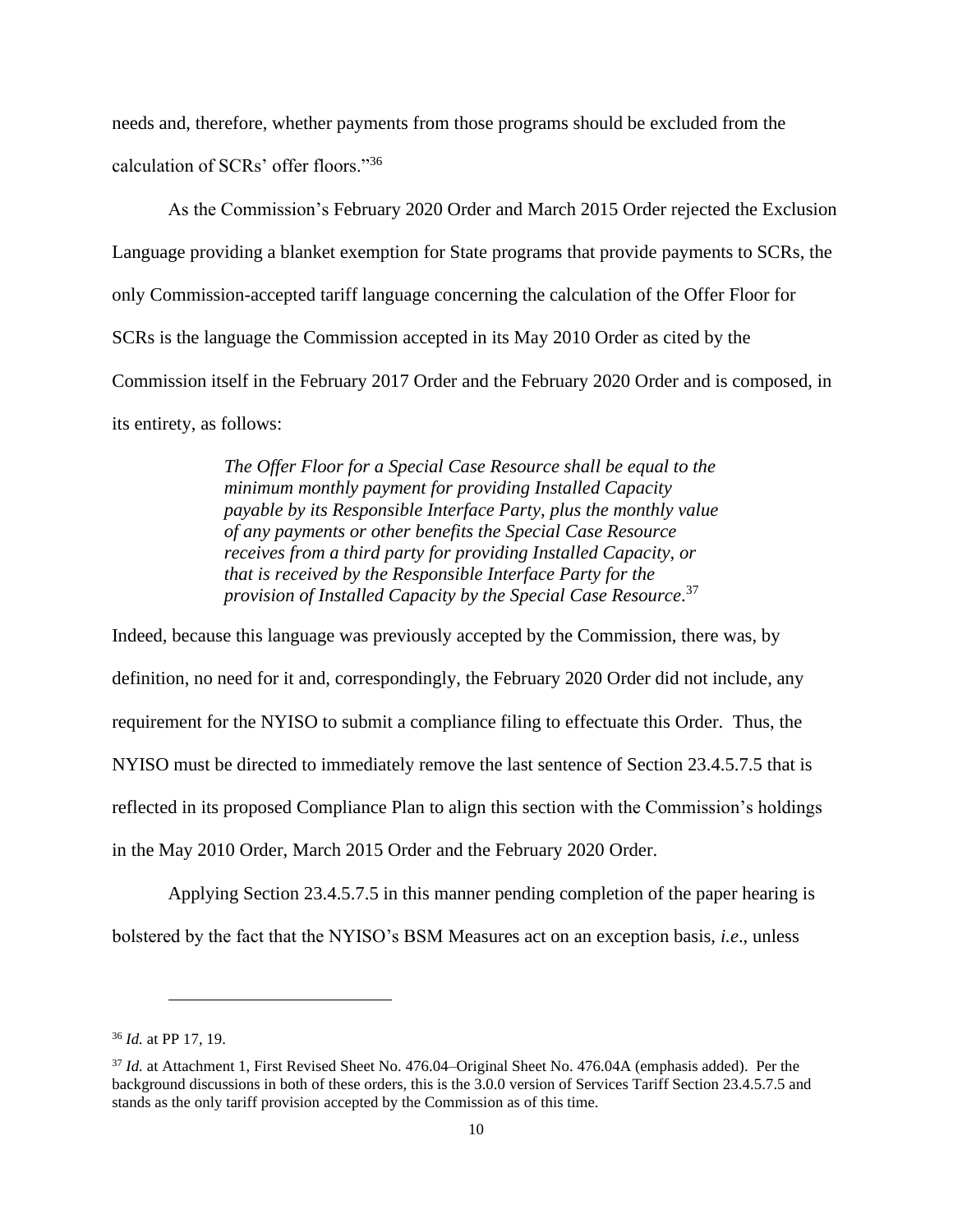exempt, an entity is mitigated. By extension, unless exempt, a payment an entity receives from a third party must be included in the calculation of an Offer Floor to ensure an SCR's Offer Floor accurately reflects its economics. This approach is further bolstered by the fact that the Commission expressly found that in the February 2020 Order that "certain payments made to SCRs outside of the ICAP market could provide SCRs with the ability to suppress ICAP market prices below competitive levels."<sup>38</sup> There is thus absolutely no basis in the evolution of this tariff provision, the long history of prior Commission orders or, most certainly, the Commission's most recent order that provides a basis for the NYISO to exclude all payments received under State programs from the calculation of the SCR Offer Floor beginning with the May 2020 capability month

#### **II. EXPEDITED COMMISSION ACTION IS REQUIRED**

In its proposed Compliance Plan, the NYISO notes it is not seeking action by the Commission, indicates it has filed its Compliance Plan to provide notice and states that it will apply Section 23.4.5.7.5 including the Exclusion Language starting with the May 2020 capability month, *i.e.*, to next month's ICAP capacity market auctions.<sup>39</sup> Thus, absent expeditious Commission action to prevent a clear violation of past Commission orders, the NYISO will apply its BSM Measures to any new SCRs seeking to enter the capacity markets in the Mitigated Capacity Zones in a manner that the Commission has expressly determined just one month ago could artificially suppress ICAP prices below competitive levels.

Given the steepness of the ICAP Demand Curves that apply to the Mitigated Capacity Zones, particularly the ICAP Demand Curve for the New York City ("NYC") Zone, the adverse

<sup>38</sup> *See* February 2020 Order at P 17.

<sup>39</sup> *See* Compliance Plan at 4–5.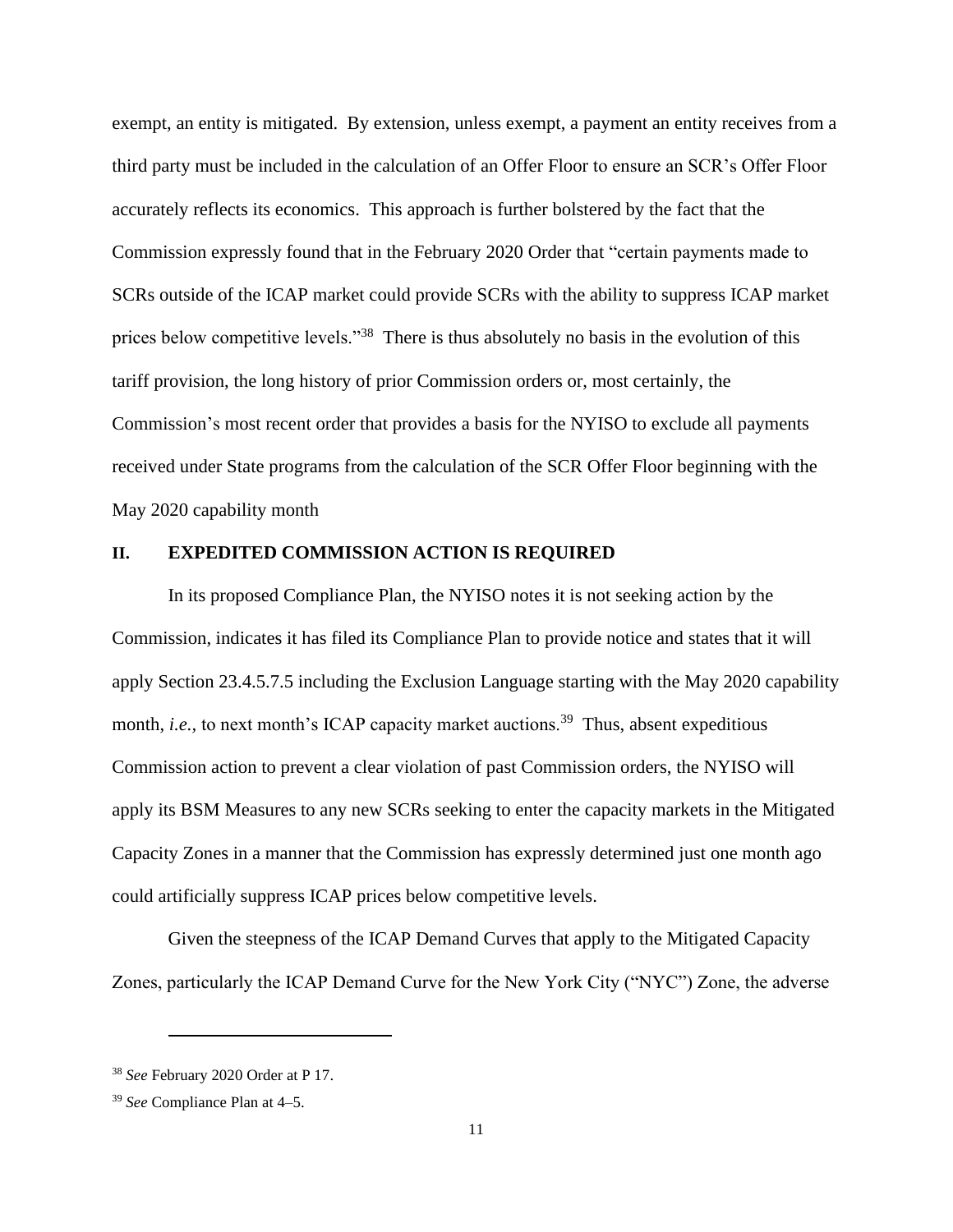impact to ICAP market clearing prices could be significant. IPPNY has calculated that, based on the Summer 2020 Demand Curve slope, the new entry of 100 MW of Unforced Capacity ("UCAP") in New York City assuming all other things are not changed would reduce UCAP clearing prices by \$0.27/kW-month in the statewide capacity market, \$0.91/kW-month in the Lower Hudson Valley ("LHV") and \$1.40/kW-month in NYC. If the entry occurred in LHV, it would reduce UCAP clearing prices by \$0.27/kW-month in the statewide capacity market and  $$0.91/kW$ -month in LHV.<sup>40</sup>

### **III. CONCLUSION**

For the aforementioned reasons, the Commission should expeditiously issue an order directing the NYISO to immediately remove the Exclusion Language from its Services Tariff because it is invalid and violates clear prior Commission action and directives, including the clear holding and underlying intent of the February 2020 Order.

Dated: April 1, 2020

Respectfully submitted,

#### *David B. Johnson*

David B. Johnson Read and Laniado, LLP Attorneys for Independent Power Producers of New York, Inc. 25 Eagle Street Albany, New York 12207 Telephone: 518-465-9313

<sup>40</sup> *See* Nicholas S. Whitney Manager, *Annual Update for 2020-2021 ICAP Demand Curves,* ICAP Market Operations ICAPWG*,* Nov. 5, 2019. https://www.nyiso.com/documents/20142/9062219/2020- 2021%20Annual%20Update%20110519%20ICAPWG.pdf/75d4bfe1-8b6e-bfd1-d84e-0ba7bfe80f6c; http://icap.nyiso.com/ucap/public/ldf\_view\_icap\_calc\_selection.do at 26.